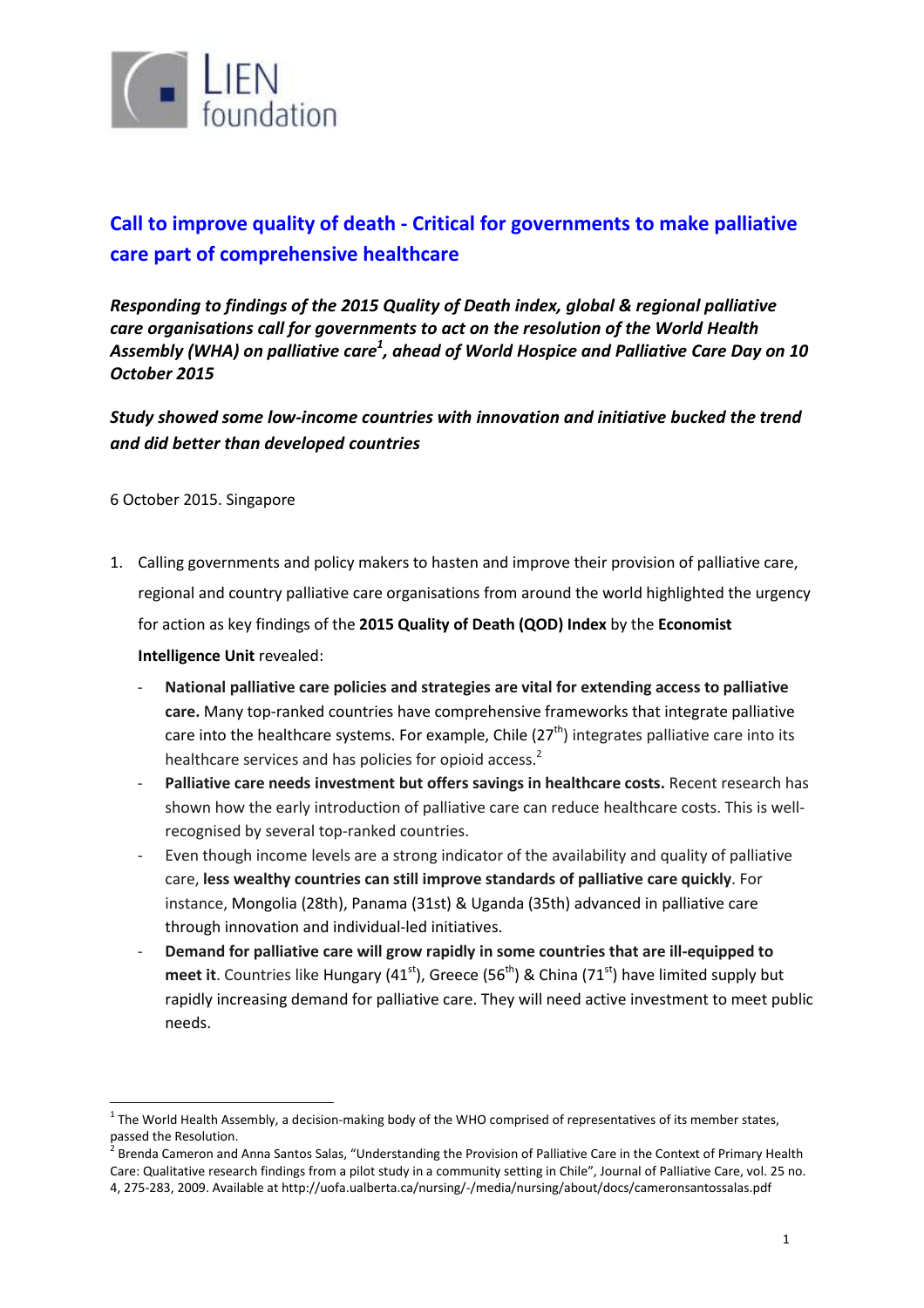

- **Community engagement is crucial for raising awareness and encouraging conversations about death**. Taiwan (6<sup>th</sup>) successfully used mainstream and social media to increase awareness of palliative care.
- 2. Noting the above findings, palliative advocates from around the world called for policy makers to take active steps to act on the WHA resolution on palliative care passed at the 2014 World Health Assembly. The resolution recognises palliative care as fundamental to the improvement of quality of life, wellbeing, comfort and human dignity. The resolution urges Member States to:
	- **Include palliative care in all national health policies and budgets**
	- **Integrate palliative care into healthcare systems**
	- **Ensure palliative care is embedded in the basic and continuing education and training for all health workers**
	- **Make available adequate supply of all essential palliative care medicines, including strong pain medicines, to all patients**

All member states are to report their progress on the implementation of the resolution before the Director-General's update to the **upcoming World Health Assembly in 2016**. 3

- 3. Commissioned by the **Lien Foundation**, a Singaporean philanthropic house, the **2015 QOD Index** is an expanded and improved ranking of palliative care in 80 countries, stemming from its first release in 2010<sup>4</sup>. The recent study consulted more than 120 experts worldwide. "Palliative care has to be a fundamental pillar of a humane healthcare system, guided by the duty to relieve suffering," said Mr. Lee Poh Wah, Lien Foundation's Chief Executive Officer, "It is incumbent upon each of us to dig deeper and remove the barriers buried in our healthcare systems, institutions, and cultural practices; as well as demand greater accountability from our governments to improve care for the dying."
- *4.* While the latest QOD rankings show positive effects of policy interventions and public engagement in some countries, more remains to be done for palliative care implementation

 $\overline{\phantom{a}}$ 

<sup>&</sup>lt;sup>3</sup> http://apps.who.int/gb/ebwha/pdf\_files/WHA67/A67\_R19-en.pdf

<sup>&</sup>lt;sup>4</sup> The inaugural Quality of Death Index sparked policy debates over the provision of palliative care across the world. The 2015 Index has an expanded range of 20 indicators in 5 categories: palliative and healthcare environment; human resources; the affordability of care; the quality of care; and level of community engagement.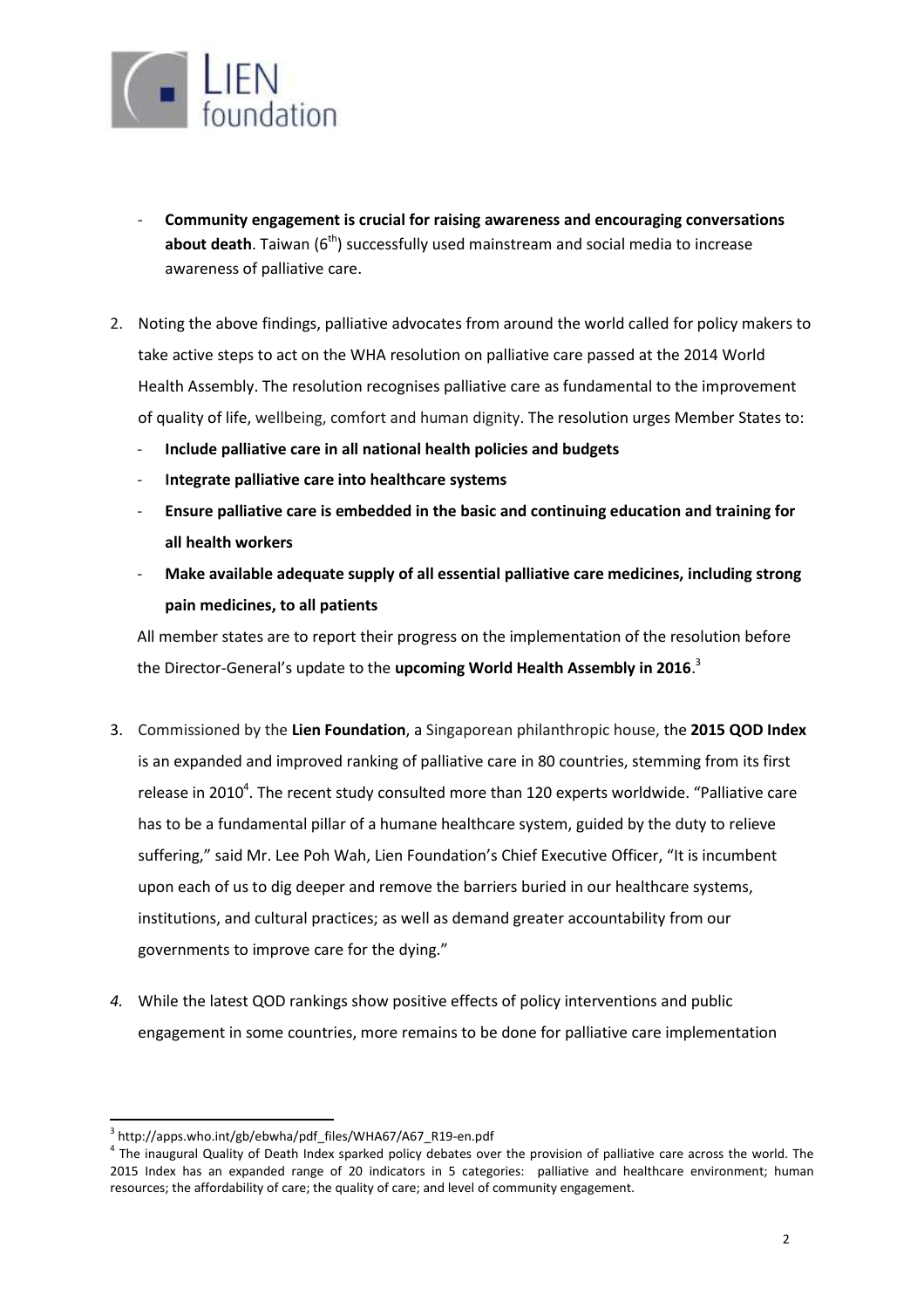

globally. Estimates show fewer than 10% of those who require palliative care actually receive it $^5$ . In addition, the proportion of ageing people and prevalence of cancer is rising in many countries. The Index also highlighted that even top-ranked nations "struggle to provide adequate palliative care services for every citizen"<sup>6</sup>.

# *Fundamental to integrate palliative care into healthcare systems*

5. "The biggest problem is that our healthcare systems are designed to provide acute care, when what we need is chronic care … That's still the case almost everywhere in the world," said Dr. Stephen Connor, Senior Fellow, **Worldwide Hospice Palliative Care Alliance**. The situation can start to change if countries implement national policies to integrate palliative care into health systems. The US  $(9<sup>th</sup>)$ , for example, has a high level of spending on palliative care through the government-funded reimbursement for hospice care, Medicare<sup>7</sup>. It also has a Care Planning Act to guide end-of-life decisions. Other less well-off countries like Mongolia and South Africa have benefited from integrating palliative care. Mongolia is ranked a commendable 28<sup>th</sup> and it has succeeded in incorporating palliative care as part of its health and social welfare legislation, and national cancer control programme. South Africa  $(34<sup>th</sup>)$  has a highly integrated model of palliative care due to its hospice movement.

# **Spread palliative care knowledge and training in health workers**

- 6. Health workers have to be given better knowledge and training in palliative care in order for it to be part of comprehensive care in the course of life. "It might take a long time to make the change," said Dr. Sheila Payne, President of the European Association for Palliative Care (2011- 2015). "But if everyone has palliative care in their basic education, then no one will come out not understanding pain management, how to communicate with patients and families or that psychological, social and spiritual care is part of palliative care, not an optional extra."
- 7. In the Asia Pacific, demand for palliative care will grow rapidly in countries like China (71 $^{st}$ ), India  $(67<sup>th</sup>)$  & the Philippines (78<sup>th</sup>). Commented Dr. Cynthia Goh, Chair, Asia Pacific Hospice Palliative

 $\overline{\phantom{a}}$ 

<sup>&</sup>lt;sup>5</sup> Global Atlas of Palliative Care at the End of Life, Worldwide Hospice Palliative Care Alliance and World Health Organization, January 2014. Available at http://www.who.int/nmh/Global\_Atlas\_of\_Palliative\_Care.pdf

<sup>&</sup>lt;sup>6</sup> 2015 Quality of Death index, The Economist Intelligence Unit

 $^7$  Medicare is the US federal programme providing health insurance coverage to all individuals over the age of 65.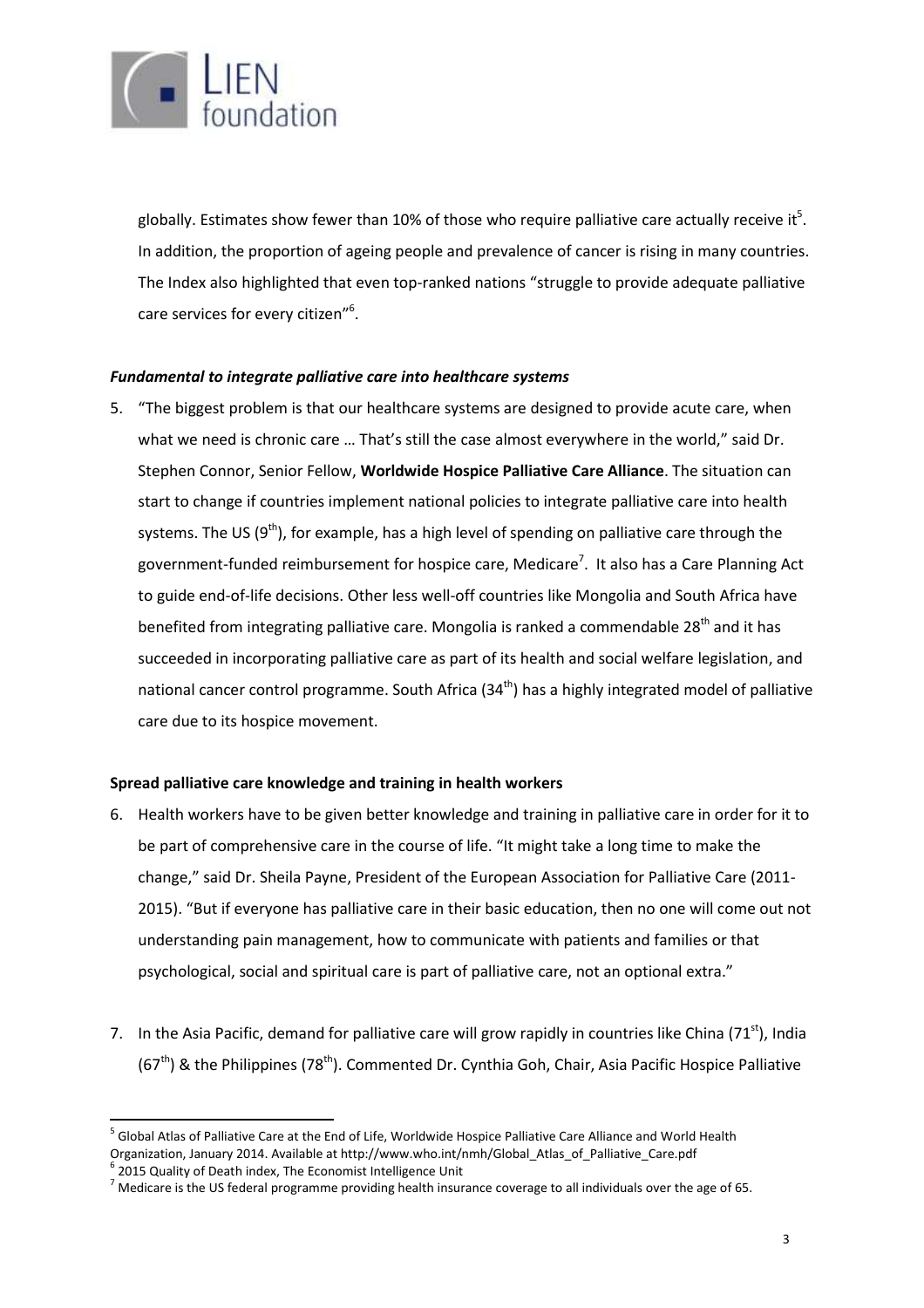

Care Network, "Asia holds just over half of the world's population, including the two huge nations, China and India. The gap between the provision and need for palliative care in these countries is already vast. In addition, China's population is ageing and both countries face big challenges in the increase of non-communicable diseases, such as cancer, heart disease and diabetes."

# *Need to ensure adequate supply of pain medicines*

- 8. However, there can be little improvement in the quality of palliative care without access to sufficient opioid analgesics. Mr. Emmanuel Luyirika, Executive Director of the African Palliative Care Association said, "Pain being a major source of suffering for many palliative care patients, its management is key in quality palliative care. The lack of availability and access to strong pain medications, especially opioid analgesics, remains a major barrier to this care. Every effort must be made to ensure access for all."
- 9. The EIU reported that only 33 of the 80 countries surveyed have freely accessible and available opioid painkillers. Obstacles to getting pain medicine include red tape, legal restrictions, lack of training and awareness, as well as social stigma. More than 90% of the global consumption of opioid analgesics occurs in a handful of developed countries, while 80% of countries have low or very restricted access to such medications. $^{8}$

# *It pays to invest in palliative care*

 $\overline{\phantom{a}}$ 

10. Urging governments to open up budgets and release greater resources for palliative care, Dr. James Tulsky, Chair of the Department of Psychosocial Oncology and Palliative Care at the Dana-Farber Cancer Institute and Chief of the Division of Palliative Care at Brigham and Women's Hospital in the U.S., said, "Palliative care represents one of those rare opportunities that we can do well by doing good. The evidence shows that we can improve quality and even quantity of life, while reducing costs." Although palliative care takes considerable investment, it will reap savings in healthcare costs<sup>9</sup>. For example, a recent study found that if palliative care were introduced to advanced cancer patients within 2 days of diagnosis, it could lead to a cost savings of up to 24%.

 $^8$  Global Atlas of Palliative Care at the End of Life, Worldwide Hospice Palliative Care Alliance and World Health Organization, January 2014. Available at http://www.who.int/nmh/Global\_Atlas\_of\_Palliative\_Care.pdf

<sup>&</sup>lt;sup>9</sup> Peter May et al, *Prospective Cohort Study of Hospital Palliative Care Teams for Inpatients With Advanced Cancer: Earlier Consultation Is Associated With Larger Cost-Saving Effect*, Journal of Clinical Oncology, June 2015.